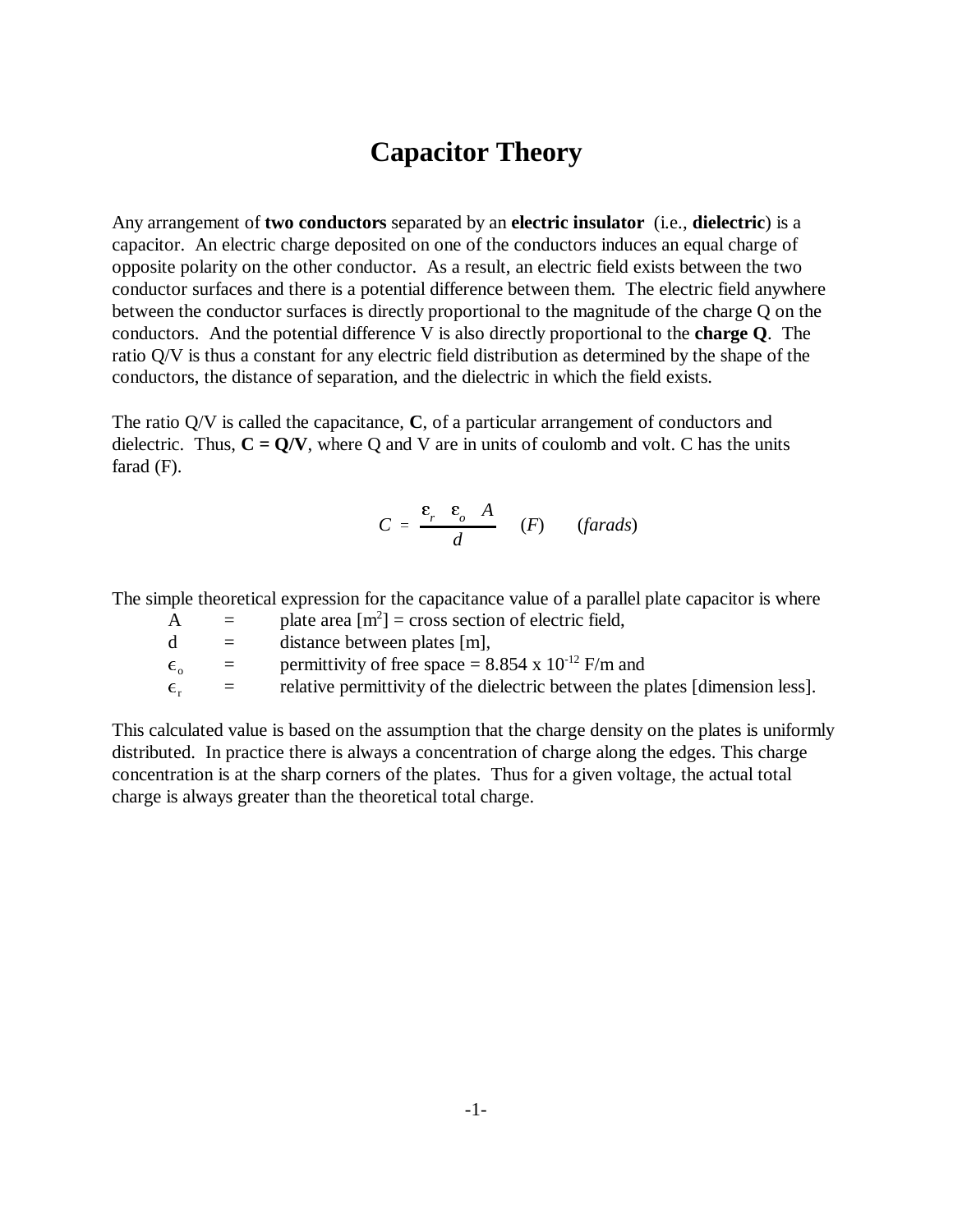## **Practical Capacitor Model**

The low frequency lossy model is introduced to allow you to measure capacitance with a capacitance measuring bridge instrument.

Discrete component measurements and models of the physical capacitor need to be considered here. Consideration of a finite subdivision of the physical device may assist in arriving at a lumped discrete equivalent circuit model of the practical physical device (ie: a capacitor).



**Figure 1. Capacitor Model With Parasitic L & R**



**Figure 2. Capacitor Model With R Only**

First consider the physical device, the capacitor. We have two conducting surfaces separated by some distance. Hence a defined **capacitor**. Assume there is a voltage applied to the capacitor. The dielectric has some **loss<sup>1</sup>** and will conduct a small current. One can consider this as a distributed loss within the length of the dielectric material between the two conductors. Hence a **resistance** in parallel with the capacitor.The lossy dielectric has length. Hence one could conceive a distributed **inductance**<sup>2</sup> in series with the distributed resistance. Hence the inductor as shown in figure 1.

At very low frequencies (say 1 kHz) the parasitic **inductance can be ignored<sup>3</sup> for the parallel plate capacitor** you will be using. Hence the model will only have the capacitor and resistor in parallel as seen in figure 2.

In this experiment the parallel model resistance is very large. Hence the dissipation of energy is small. The resistor will dissipate very little energy. Thus we will have a capacitor with a low dissipation factor, **D**. One can calculate the resistance value knowing the value of D measured after balancing the bridge.

The capacitance measuring bridge has to be adjusted so that both the capacitance and the

<sup>&</sup>lt;sup>1</sup> The dielectric has a finite resistivity, so when an electric field is across it, a small but finite electric current flows through it. This current, or charge flow, is referred to as a loss (from what an ideal device would do).

 $2^2$  Because the plates of the capacitor are conductors with current flowing through them, they have a small amount of self inductance.

<sup>&</sup>lt;sup>3</sup> The change in current and direction is so slow, the self inductance effect is almost too small to measure.